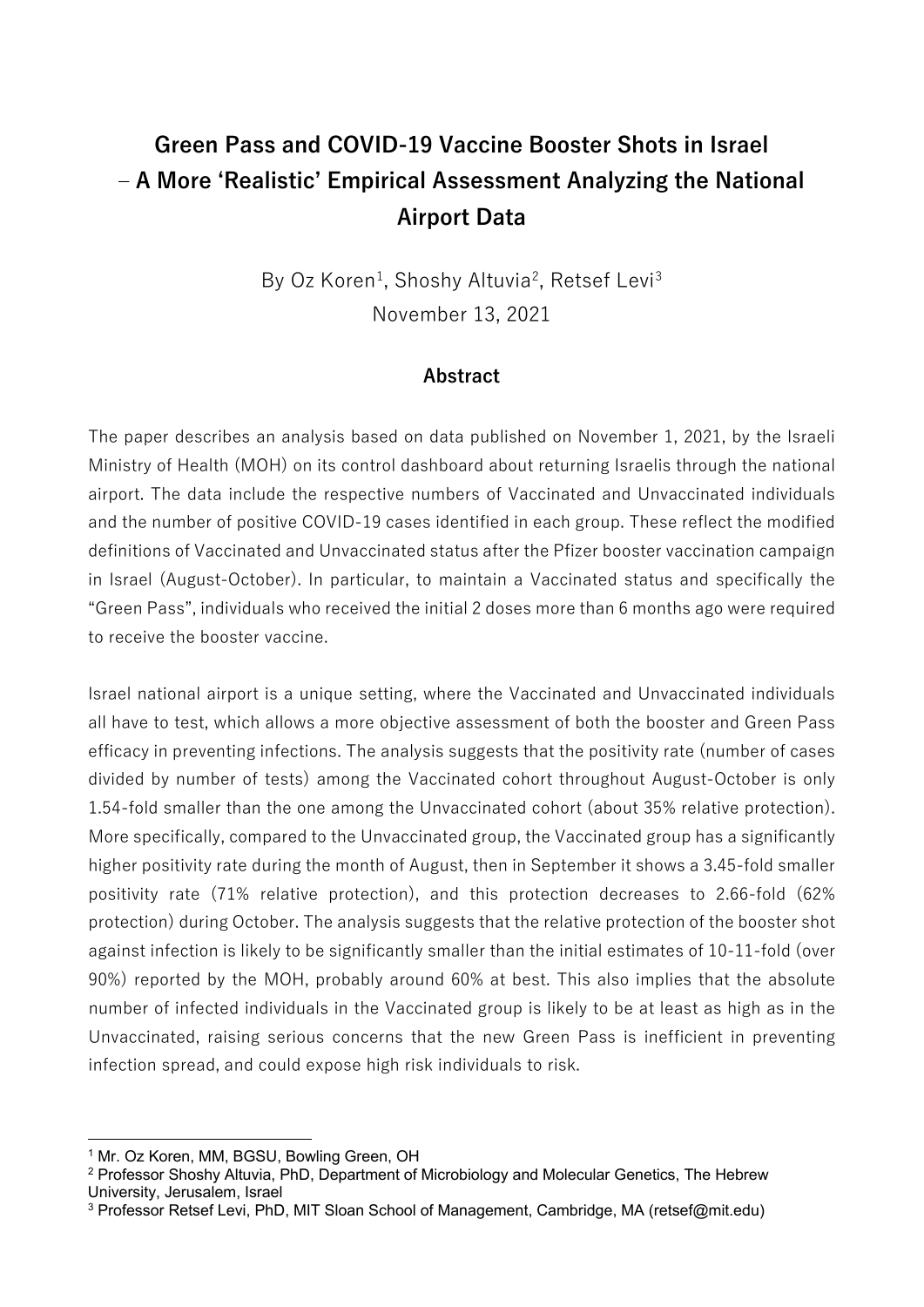## **Introduction**

Starting the 3<sup>rd</sup> week of June 2021 Israel experienced another wave of COVID-19 infections. This wave emerged in spite the implementation of a strict "Green Pass" policy that required any unvaccinated individuals above the age of 3 to have a recent (last 72 hours) negative COVID-19 test in order to be able to enter restaurants, as well as culture, entertainment and sport events or other public settings. In fact, a similar policy has been implemented by many workplaces.

Due to the rapidly increasing number of confirmed cases, hospitalizations and deaths, and based on several studies<sup>[4](#page-1-0)</sup>, the Israel Ministry of Health (MOH) has concluded<sup>[5](#page-1-1)</sup> that the Pfizer-BioNTech vaccine's efficacy is waning over time to the extent that it is necessary to administer a booster shot (3<sup>rd</sup> dose of the Pfizer-BioNTech vaccine) to regain the efficacy against infections. On July 30, 2021, Israel launched an aggressive booster vaccination campaign that started with the over 60 population and rapidly expanded (by August 29, 2021) to all ages above 16. In spite of the aggressive campaign the infection rates continued to increase rapidly throughout the month of August. The decrease in infection rates were observed only 6 weeks after booster vaccination was launched in mid-September and throughout October. (See Graph  $A<sup>6</sup>$  $A<sup>6</sup>$  $A<sup>6</sup>$  in the Supplementary Appendix)

Following the aggressive booster vaccination campaign, as of October 3, 2021 the Israel MOH has changed the eligibility criteria<sup>[7](#page-1-3)</sup> for Green Pass holders, requiring anyone above the age of 12 that received the  $2^{nd}$  dose of the Pfizer vaccine more than 6 months ago to receive a  $3^{rd}$ dose (booster) or otherwise lose their Green Pass. Additionally, individuals who recovered more than 6 months ago were also required to vaccinate. Consequently, the new definition of Vaccinated and Unvaccinated is as follows:

## Vaccinated:

- **-** Anyone who has received the 3rd dose (booster) more than 7 days ago.
- **-** Anyone who has received 2 doses more than 7 days ago, but less than 6 months ago.
- **-** Anyone who recovered after testing positive (PCR test), or shows recovery signals on a serological test within the last 6 months, and has received 1 dose more than 7 days ago.

<span id="page-1-0"></span><sup>-</sup><sup>4</sup> Waning of BNT162b2 vaccine protection against SARS-CoV-2 infection in Qatar (https://www.medrxiv.org/content/10.1101/2021.08.25.21262584v1)

<span id="page-1-1"></span> $5$  Waning immunity of the BNT162b2 vaccine: A nationwide study from Israel <https://www.medrxiv.org/content/10.1101/2021.08.24.21262423v1.full-text>

<span id="page-1-2"></span><sup>6</sup> https://ourworldindata.org/coronavirus/country/israel

<span id="page-1-3"></span><sup>7</sup> https://www.gov.il/he/departments/news/29082021-01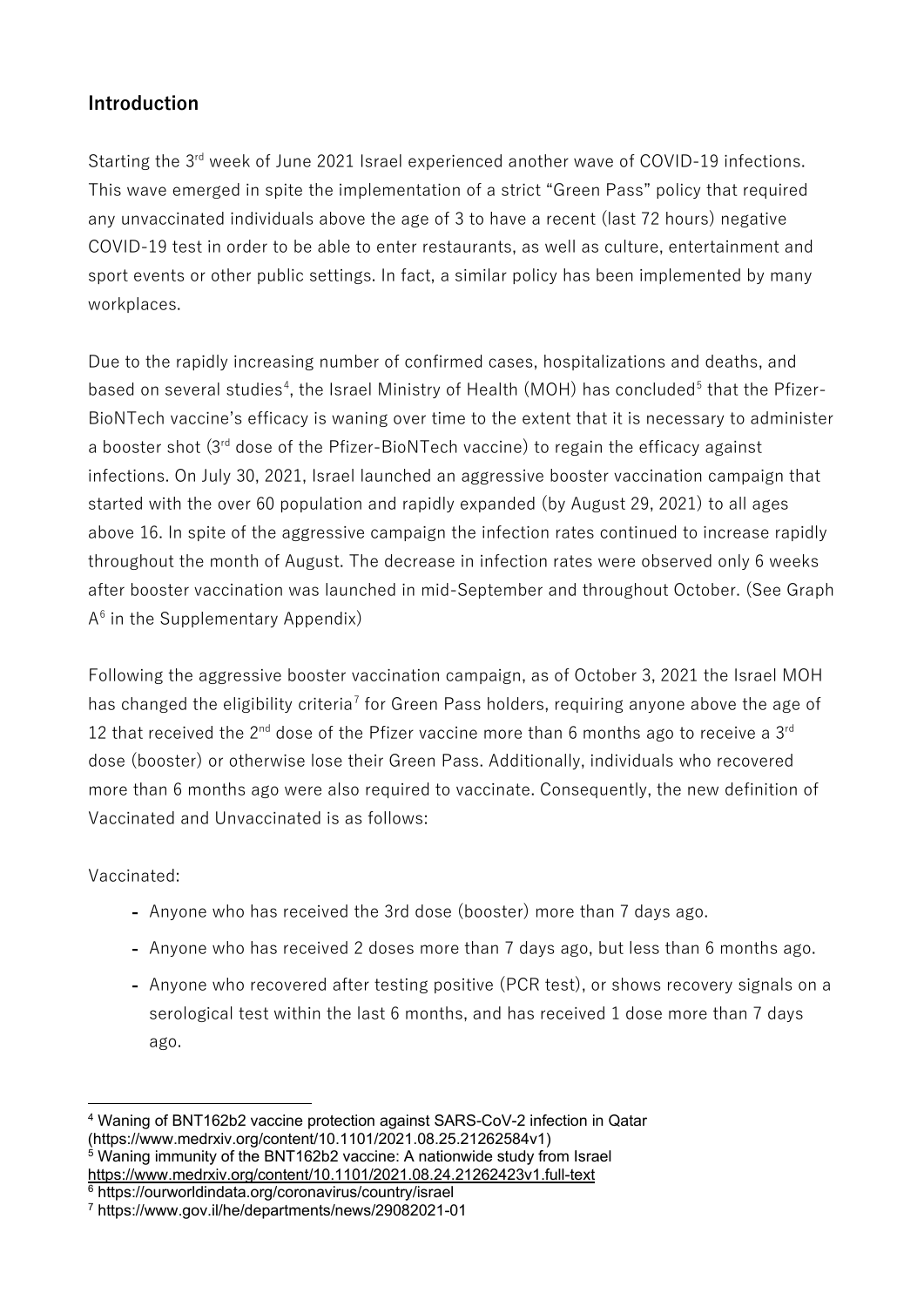Unvaccinated:

- **-** Anyone who did not receive 2 doses at least 7 days ago. (note that this includes completely unvaccinated individuals).
- **-** Anyone who has received their 2nd dose more than 6 months ago.

More recently, the Israel MOH published a study on the booster efficacy<sup>[8](#page-2-0)</sup> based on data collected by the MOH during the campaign. The study asserts that the booster achieves a 11.3-fold relative reduction in the risk of COVID-1[9](#page-2-1) infection<sup>9</sup> among the over 60 population, compared to the original 2 vaccine doses, thus, providing further support and justification to the current Green Pass policy in Israel.

The MOH study follows a cohort of 1,137,804 individuals ages 60 or older, who received their second dose before March 1, 2021, and were therefore eligible for a booster dose, between July 30 (when the booster campaign was launched) and August 31, 2021. The study follows two primary outcomes, specifically, rates of COVID-19 infections and severe cases per persondays at risk. These outcomes are then compared between two groups within the cohort, the Booster Group including those, who received the booster, and the Non-booster Group including those, who did not. Finally, using Poisson regression that controls for potential covariates, the study estimates the relative booster efficacy (11.3-fold).

Unfortunately, there are multiple methodological problems with this study, the most significant of which is the fact that there is no appropriate control for the number of respective tests conducted among the members of each group. Moreover, the resulting respective positivity rates not reported. Inadequate control of the number of tests is a major potential source of upward bias of the booster efficacy against infections, since there are all reasons to believe that the booster cohort was tested in significantly lower intensity. In fact, there are data in the MOH study itself to support this assumption. The different intensity is likely the result of both individual behavior (i.e., individuals who are vaccinated with the booster will be less concerned about infections and will test less frequently), as well as the MOH testing policy, including in particular the Green Pass policy that requires unvaccinated individuals to test, each time they enter a public or workplace setting operated under the Green Pass policy.

The goal of this study is to provide a more realistic assessment of the relative efficacy of the booster against COVID-19 infections and more generally evaluate the effectiveness of the

<sup>-</sup><sup>8</sup> Protection of BNT162b2 Vaccine Booster against Covid-19 in Israel

<span id="page-2-0"></span>https://www.nejm.org/doi/full/10.1056/NEJMoa2114255

<span id="page-2-1"></span><sup>&</sup>lt;sup>9</sup> The study also reports the rate of severe illness was lower by a factor of 19.5 (95% CI, 12.9 to 29.5).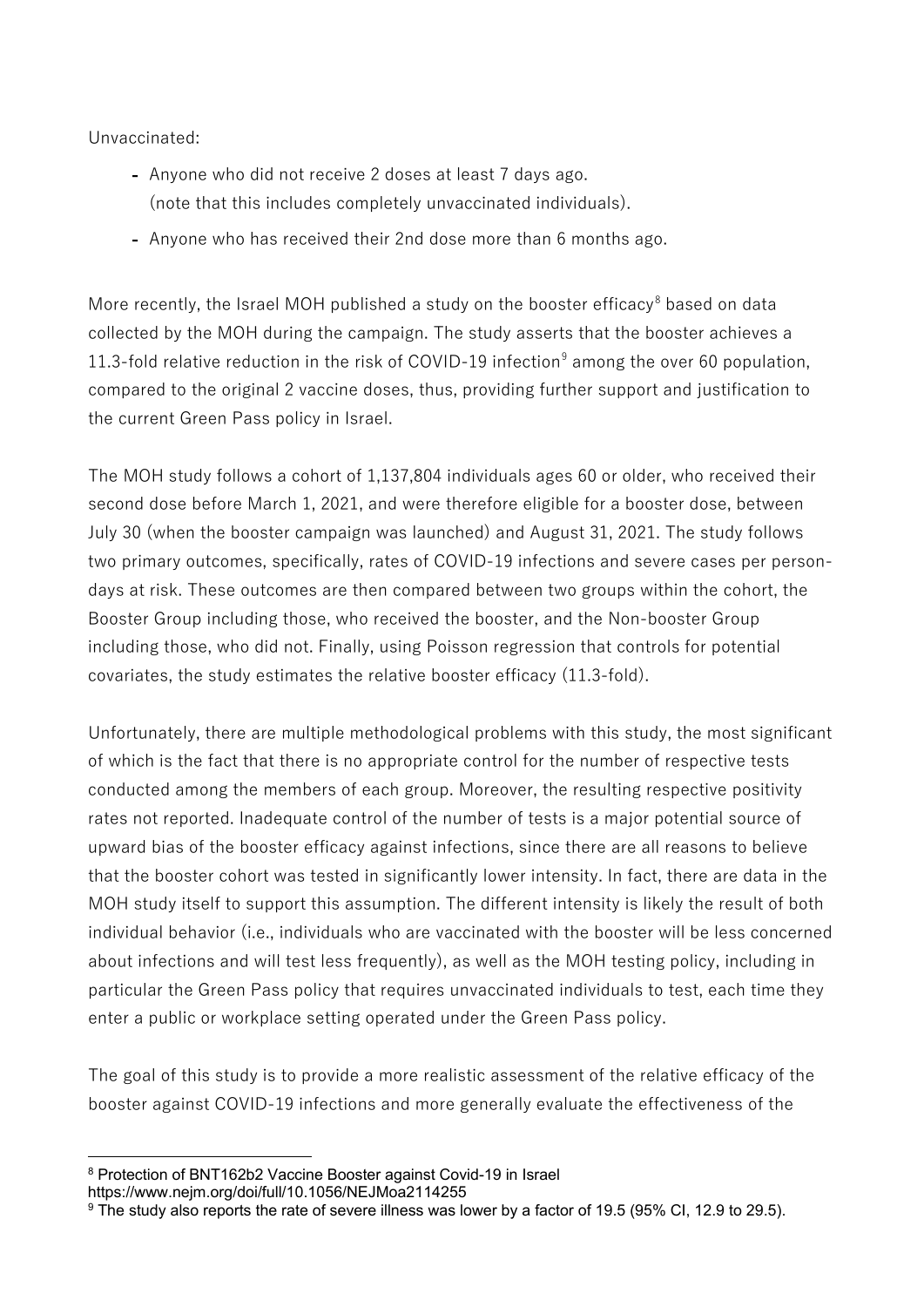current Green Pass policy in preventing infections. Specifically, the paper describes analysis of data posted publicly by the Israel MOH regarding individuals entering Israel through its national airport.

# **Methods**

Note that the entrance to Israel through the airport is perhaps the only setting, in which Vaccinated and Unvaccinated individuals (based on the current eligibility definition of the Green Pass policy outlined above), all have to take a PCR test, independent of their vaccination status. That said, following the test upon entrance, Unvaccinated individuals, regardless of their test outcome, are required to self-quarantine for 14 days (or only 7 days, if they show another negative PCR test, 7 days after arrival). This self-quarantine requirement does not apply to Vaccinated individuals, who tested negative. Thus, even in this setting Unvaccinated individuals are likely tested almost twice as much as Vaccinated.

In the middle of September, the MOH introduced a new "widget" to the public online Control Dashboard<sup>[10](#page-3-0)</sup> that presents detailed data on individuals entering into Israel. The data include aggregated information on the vaccination status, as well as the number of positive cases per vaccination status, detected throughout the 10 days following the entrance to Israel.

These data allow the calculation of the positivity rate among Vaccinated and Unvaccinated individuals, respectively, i.e., the ratio between the number of COVID-19 cases detected and the number of individuals entering Israel, in each group. These ratios are calculated both for the entire period starting on August 1, 2021, just after the booster vaccination campaign was launched, and throughout October 31, 2021, as well as for each month (August, September, and October) separately.

To provide general context, the monthly infection and positivity rates detected in Israel, in each of the respective months August-October' are also reported. Additionally, note that the make-up of the Vaccinated and Unvaccinated groups, as per the new Green Pass definition outlined above, are evolving over time as more individuals receive the booster. The approximate make-up of the respective groups is reported, for each of the months August-October. The calculations of the approximated make-up of the two groups are done based on data posted publicly by the Israel MOH that include the daily number of individuals, who received the  $1<sup>st</sup>$ ,  $2<sup>nd</sup>$  and  $3<sup>rd</sup>$  doses, respectively<sup>[11](#page-3-1)</sup>. The number of recovered individuals is also reported daily on the MOH telegram channel<sup>12</sup>.

<span id="page-3-0"></span><sup>-</sup><sup>10</sup> https://datadashboard.health.gov.il/COVID-19/general

<span id="page-3-1"></span><sup>11</sup> https://datadashboard.health.gov.il/COVID-19/general

<span id="page-3-2"></span><sup>12</sup> https://t.me/MOHreport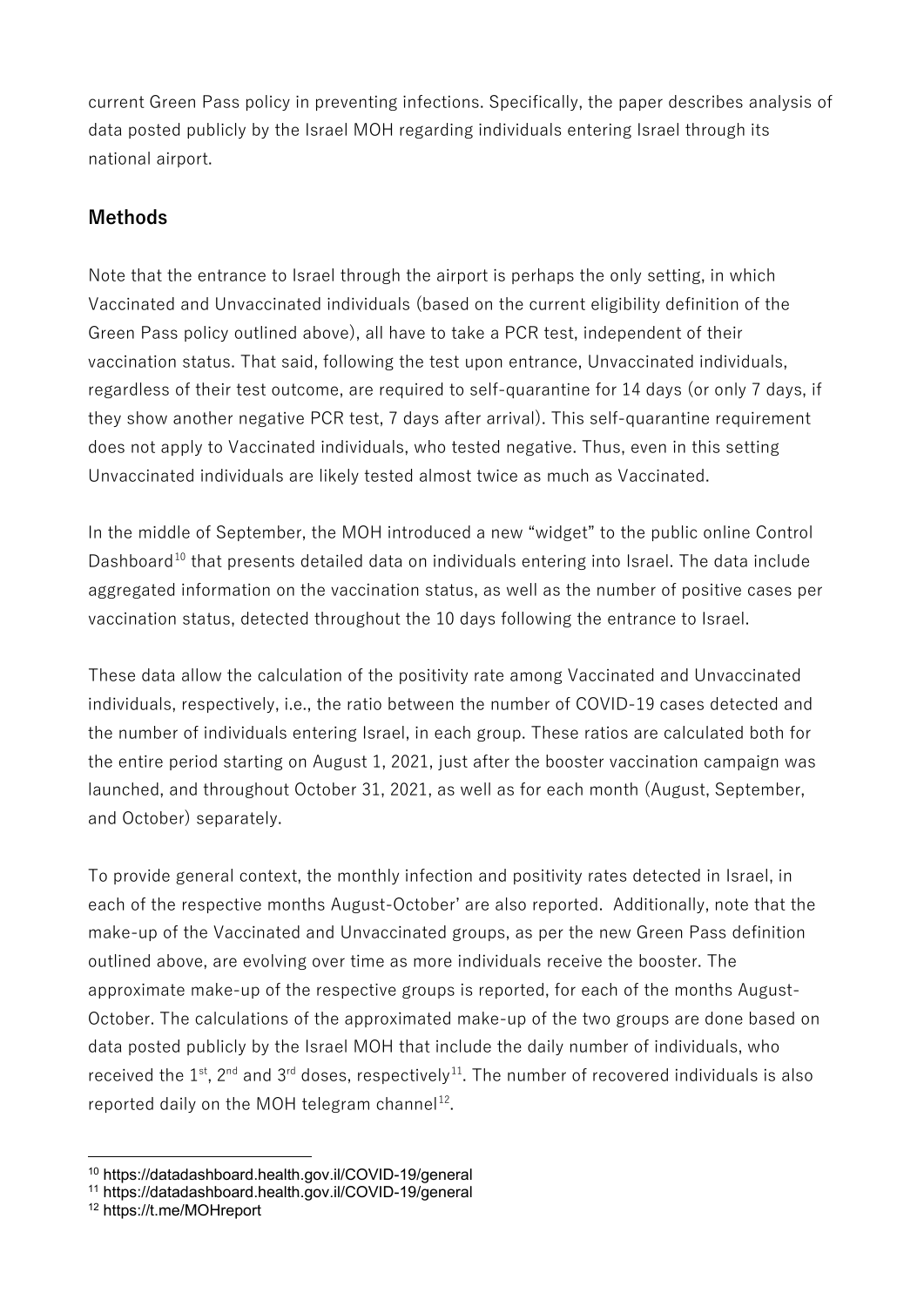## **Results**

Table 1<sup>[13](#page-4-0)</sup> below shows the respective data of the above-mentioned airport widget from August 1, 2021 and throughout October 31, 2021 (for complete daily information, see Table 3 in the Supplementary Appendix). Overall, there were 5,074 confirmed cases among 799,633 Vaccinated individuals, which is 0.63% positivity rate. Additionally, there were 6415 confirmed cases among 654,952 Unvaccinated which is 0.98% positivity rate.

During August 1-31, 2021, there were 182,696 Vaccinated individuals who entered Israel with 2,912 COVID-19 cases detected, resulting in a positivity rate of 1.59%. Over the same period of time there were 290,383 Unvaccinated individuals with 1,878 cases and respective positivity rate of 0.65%. The numbers for the month of September were 270,569 (entering individuals), 1,595 (cases) and 0.59% (positivity rate) for the Vaccinated compared to 184,416 (entering individuals), 3,752 (cases) and 2.03% (positivity rate) for the Unvaccinated. Finally, during the month of October the numbers were 346,368 (entering individuals), 567 (cases) and 0.164% (positivity rate), compared to 180,153 (entering individuals), 785 (cases) and 0.436% (positivity rate), respectively for Vaccinated and Unvaccinated.

| Month                | Vaccinated  | Vaccinated<br><b>Confirmed Cases</b> | <b>Unvaccinated</b> | <b>Unvaccinated</b><br><b>Confirmed Cases</b> | <b>Relative Efficacy</b> |
|----------------------|-------------|--------------------------------------|---------------------|-----------------------------------------------|--------------------------|
| August               | 182696      | 2912                                 | 290383              | 1878                                          |                          |
|                      | % Positive: | 1.59%                                | % Positive:         | 0.65%                                         |                          |
|                      |             |                                      | Ratio:              | 0.41                                          | $-146.46%$               |
| September            | 270569      | 1595                                 | 184416              | 3752                                          |                          |
|                      | % Positive: | 0.59%                                | % Positive:         | 2.03%                                         |                          |
|                      |             |                                      | Ratio:              | 3.45                                          | 71.03%                   |
| October              | 346368      | 567                                  | 180153              | 785                                           |                          |
|                      | % Positive: | 0.164%                               | % Positive:         | 0.436%                                        |                          |
|                      |             |                                      | Ratio:              | 2.66                                          | 62.43%                   |
| <b>Total Aug-Oct</b> | 799633      | 5074                                 | 654952              | 6415                                          |                          |
|                      | % Positive: | 0.63%                                | % Positive:         | 0.98%                                         |                          |
|                      |             |                                      | Ratio:              | 1.54                                          | 35.22%                   |

#### **Table 1: Number Vaccinated and Unvaccinated entering Israel and the respective COVID-19 cases detected**

Graphs A and B in the Supplementary Appendix, show the daily confirmed infections in Israel and the daily national positivity rate throughout the months of June-October. The overall

<span id="page-4-0"></span><sup>&</sup>lt;u>.</u> <sup>13</sup> Table 1 was created on Nov 1, 2021 from data published by the Israel MOH on the control dashboard. <https://datadashboard.health.gov.il/COVID-19/general>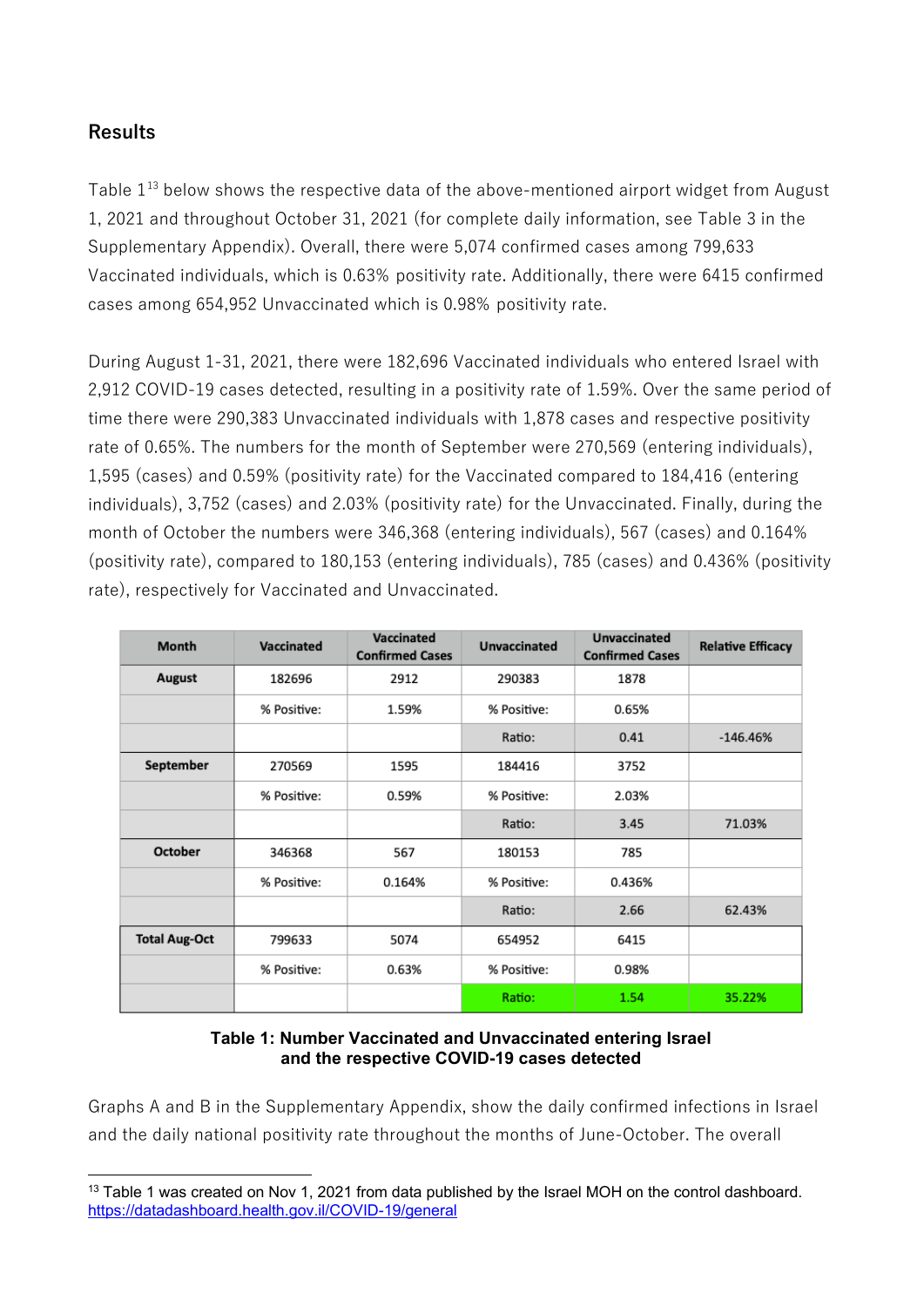national positivity rate in Israel varied a lot during this period. Specifically, August started at a positivity rate of 2.84% and ended at 6.73%. September started at 7.9% and ended at 3.8% and finally October started at 3.15% and ended at 0.64%.

| <b>Status</b>             | <b>August</b> | September | October   |
|---------------------------|---------------|-----------|-----------|
| 3rd Dose                  | 2391409       | 3462642   | 3962602   |
| 2nd Dose (Under 6 Months) | 2039984       | 831265    | 674548    |
| Recovered + 1 Dose        | 266000        | 308000    | 363000    |
| <b>Total Vaccinated</b>   | 4697393       | 4601907   | 5000150   |
|                           |               |           |           |
| 2nd Dose (Over 6 Months)  | 1072333       | 1359238   | 1098104   |
| No 2 Doses (Last 7 days)  | 3556274       | 3364855   | 3227746   |
| <b>Total Unvaccinated</b> | 4628607       | 4724093   | 4325850   |
|                           |               |           |           |
| <b>Total Population</b>   | 9,326,000     | 9,326,000 | 9,326,000 |

Table 2 below reports on the estimated size and make-up of the respective Vaccinated and Unvaccinated groups, at the end of August, September and October, respectively.

#### **Table 2: Size and make-up of the Vaccinated and Unvaccinated groups**

### **Discussion**

Analyzing the three months of data provided in Table 1, suggests that the average positivity rate of tests conducted among Vaccinated (0.63%) is only 1.54-fold smaller than the respective positivity rate among Unvaccinated (0.98%). This is significantly lower than the 11.3-fold reduction estimate presented in the MOH's recent study. Notably, the positivity rates observed in the national airport data are significantly lower, probably because any traveler has to also take a PCR tests prior to leaving Israel.

The month-by-month analysis provides additional insights. It can be observed that in spite of the aggressive booster campaign throughout August during which more than 2.39 million individuals received the booster vaccine (see Table 2), the positivity rate among Vaccinated (1.59%) is significantly higher than the respective one among Unvaccinated (0.65%), specifically, 2.44-fold higher. One possible explanation could be that in the immediate weeks following the booster vaccination, the respective individuals become more vulnerable to acquiring COVID-19 infections. This hypothesis is somewhat supported by several studies who detected negative efficacy of the vaccine during the immediate weeks following the 1<sup>st</sup> dose $^{14,15}$  $^{14,15}$  $^{14,15}$  $^{14,15}$ . In September, during which a little more than 1 million additional individuals were

<sup>&</sup>lt;u>.</u> <sup>14</sup> https://www.nejm.org/doi/full/10.1056/NEJMoa2114114

<span id="page-5-1"></span><span id="page-5-0"></span><sup>15</sup> https://www.medrxiv.org/content/10.1101/2021.05.27.21257583v1.full-text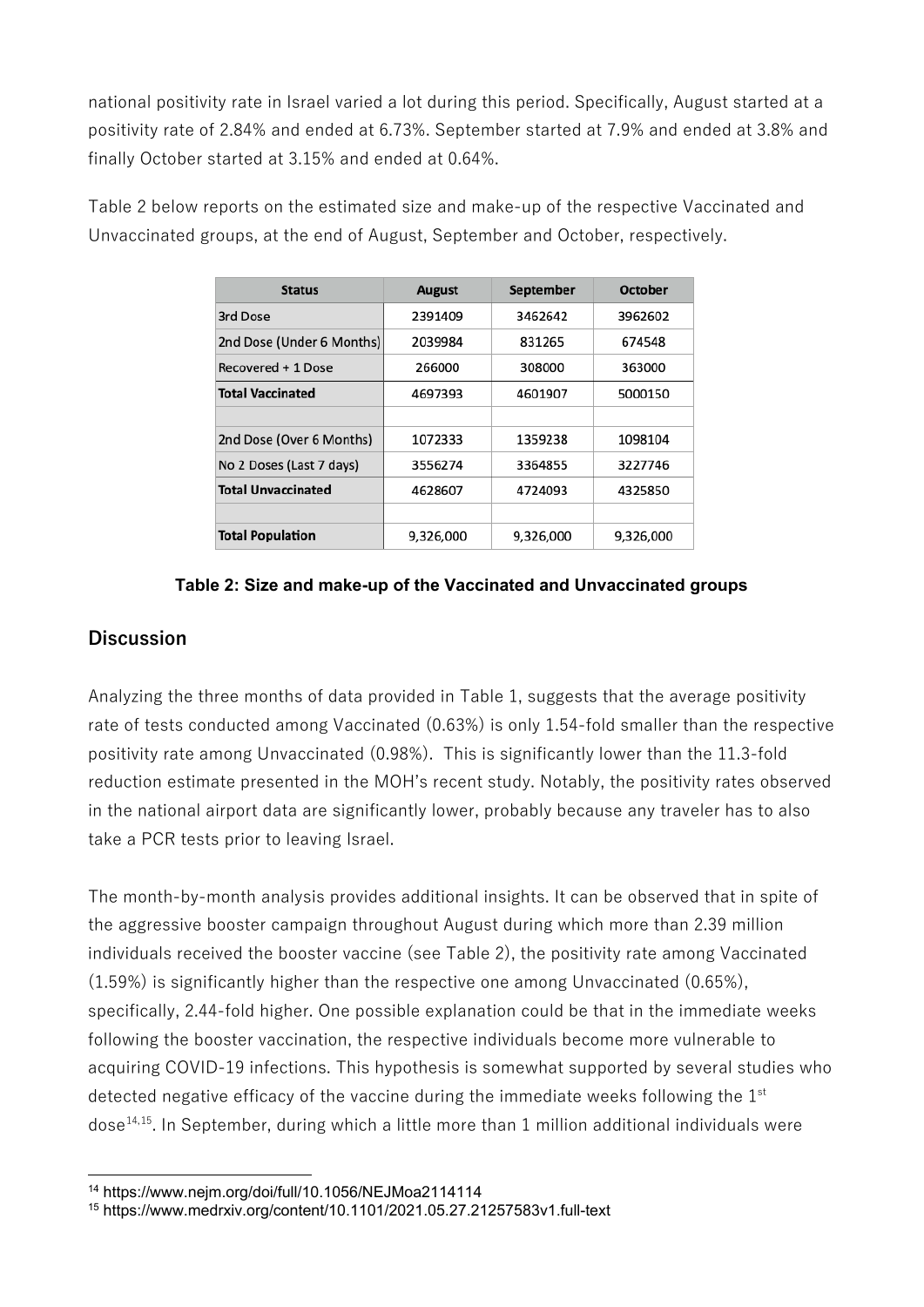vaccinated with the booster (see Table 2), the trend is flipped and the positivity rate among Vaccinated (0.59%) is 3.45-fold smaller than the positivity rate among Unvaccinated (2.03%), which is equivalent to 71% relative efficacy, but still very far from the 11.3-fold estimate (corresponding to over 90% relative efficacy) reported in the MOH study.

Finally, in October, during which close to 0.5 million additional individuals received the booster (see Table 2), the positivity rate among Vaccinated (0.16%) is only 2.75-fold smaller than the one among Unvaccinated (0.44%), which is equivalent to 64%. The fact that the observed efficacy declines (from 71% to 64%), even within 1-2 months after the end of the booster campaign, is quite concerning, especially given the already observed rapid decline of the efficacy of the first two doses. Moreover, it is important to note that the mix of travelers during the month of October is likely to be significantly different than the ones in August-September. The latter two months included the school summer break and several long national holidays where many families tend to travel abroad. Thus, the number of children travelers in these months, including many that were not eligible to vaccinate was likely higher than usual. In contrast, in October, travelers are more likely to be adults, which makes the observed decline in efficacy even more concerning.

It is worthwhile to discuss some of the differences between the analysis presented in this study based on the airport data, and the analysis in the study by the MOH<sup>[16](#page-6-0)</sup>. First, the MOH study only follows the over 60 population, whereas this study is based on data that pertain to individuals of all ages. Additionally, the MOH study period is very short and in fact follows individuals for an average of 13 days. In contrast, the current study provides 3-month analysis. Notably, the Vaccinated group in this study does not include only individuals who received the booster. However, from Table 2, it can be seen that during September this population grew from accounting for less than 50% of the Vaccinated group in August to accounting for 75% of the group at the end of September, and then further to 79% at the end of October. Thus, it is very likely that the protection of this population, particularly in September-October, has the highest impact on the overall protection of the Vaccinated group. Moreover, the Vaccinated group also includes recovered individuals that are known to have very strong protection against infections (with or without additional vaccination of a single dose). Finally, unlike the MOH study, the Unvaccinated group in this study includes not only individuals with two doses (more than 6 months ago), but also many unvaccinated individuals. All of these considerations, suggest that the above estimates are likely to be more favorable than the actual relative efficacy of the booster.

<u>.</u>

<span id="page-6-0"></span><sup>16</sup> Protection of BNT162b2 Vaccine Booster against Covid-19 in Israel https://www.nejm.org/doi/full/10.1056/NEJMoa2114255